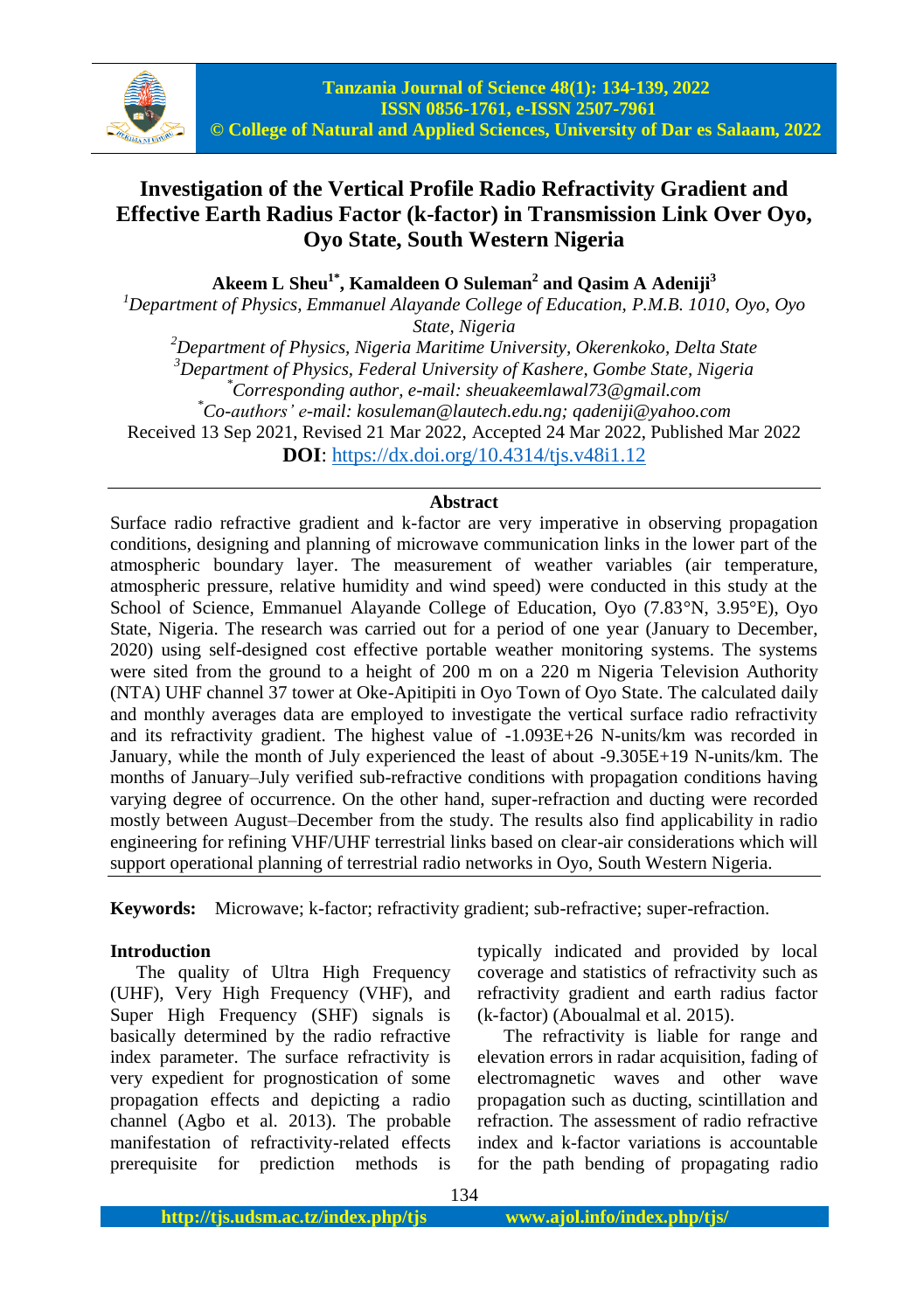wave towards or away from the earth (Ukhurebor et al. 2018). This necessitates the management of radio communication systems to take the changes in the distribution of refractivity into consideration (Aremu et al. 2018). Refractive characteristics studies are very crucial and relevant in the planning and designing of terrestrial communication systems, telecommunication network, navigation and surveillance systems (Akinwumi et al. 2017).

The refractivity is useful in order to lessen with the difficulties that may occur as a result of inconsistent radio wave propagation and unexpected path loss that affects the performance of these systems (Ayantunji et al. 2018). These unforeseen radio wave propagations can cause forceful effects to the magnitude of wide-ranging cessation of communication between the transmitters and the receivers or else make radar to completely miss its projected target (Alam et al. 2016).

In this study, the measurements of primary atmospheric weather variables were made at Emmanuel Alayande College of Education (EACOED), Oyo for a period of one year using a self-designed weather monitoring systems. The results obtained would be useful in the reliable and efficient planning, designing and management of terrestrial radio communication systems.

### **Materials and Methods Radio refractivity (N)**

The radio refractive index is the ratio of the radio energy propagation's velocity in a vacuum to the velocity in a specific medium. It is expressed in terms of a dimensionless parameter called refractivity N which is the measure of deviation of refractive index from unity in parts per million (Chukwunike and and Chinelo 2016). The radio refractivity, N and the refractive index, n of air are related as:

$$
N = (n-1) \times 10^6 \tag{1}
$$

The refractivity, N and atmospheric weather variables such as the air temperature,

atmospheric pressure, vapor pressured are connected by;

$$
N = \frac{77.60}{T} \left( P + 4810 \frac{\ell}{T} \right) \text{ and}
$$
  

$$
N = 77.60 \frac{P}{T} + \left( 3.73 \times 10^5 \frac{\ell}{T^2} \right)
$$
 (2)

Where P is the atmospheric pressure (hpa), T is the absolute temperature and  $\ell$  is the atmospheric water vapour. The water vapour pressure,  $\ell$  is obtained from the relative humidity, H, and temperature, T, by:

$$
\ell = H \left( \frac{6.1121 \exp\left(\frac{17.502T}{T + 240.97}\right)}{100} \right)
$$
(3)

The radio refractivity decreases exponentially in the troposphere with height, H given as:

$$
N = N_s \exp \frac{h}{H}
$$
 (4)

### **Refractivity gradient (G)**

The refractivity gradient is developed by differentiating equation (4) with respect to h as presented in equation (5):

$$
\frac{dN}{dh} = -\frac{N_s}{H} \exp\left(-\frac{h}{H}\right) \tag{5}
$$

The point refractivity gradient, dN/dh was achieved using;

$$
G = \frac{dN}{dh} = \frac{N_2 - N_1}{h_2 - h_1}
$$
 (6)

where  $N_1$  is the refractivity at the ground level,  $N_2$  is the refractivity at the reference heights,  $h_1$  is the ground level, while  $h_2$  is the height at which the measurement took place. The vertical gradient of refractivity in the lower layer of the atmosphere is an important parameter in estimating path clearance and propagation effects such as such subrefraction, super-refraction and tropospheric ducting. The vertical radio refractivity gradient G (N-units/km) at the surface level is expressed as in equation (7) with Ns are the values of surface radio refractivity

$$
G = \frac{dN}{dh} = -7.32 \exp(0.005577 N_s)(N - Units/km)
$$
 (7)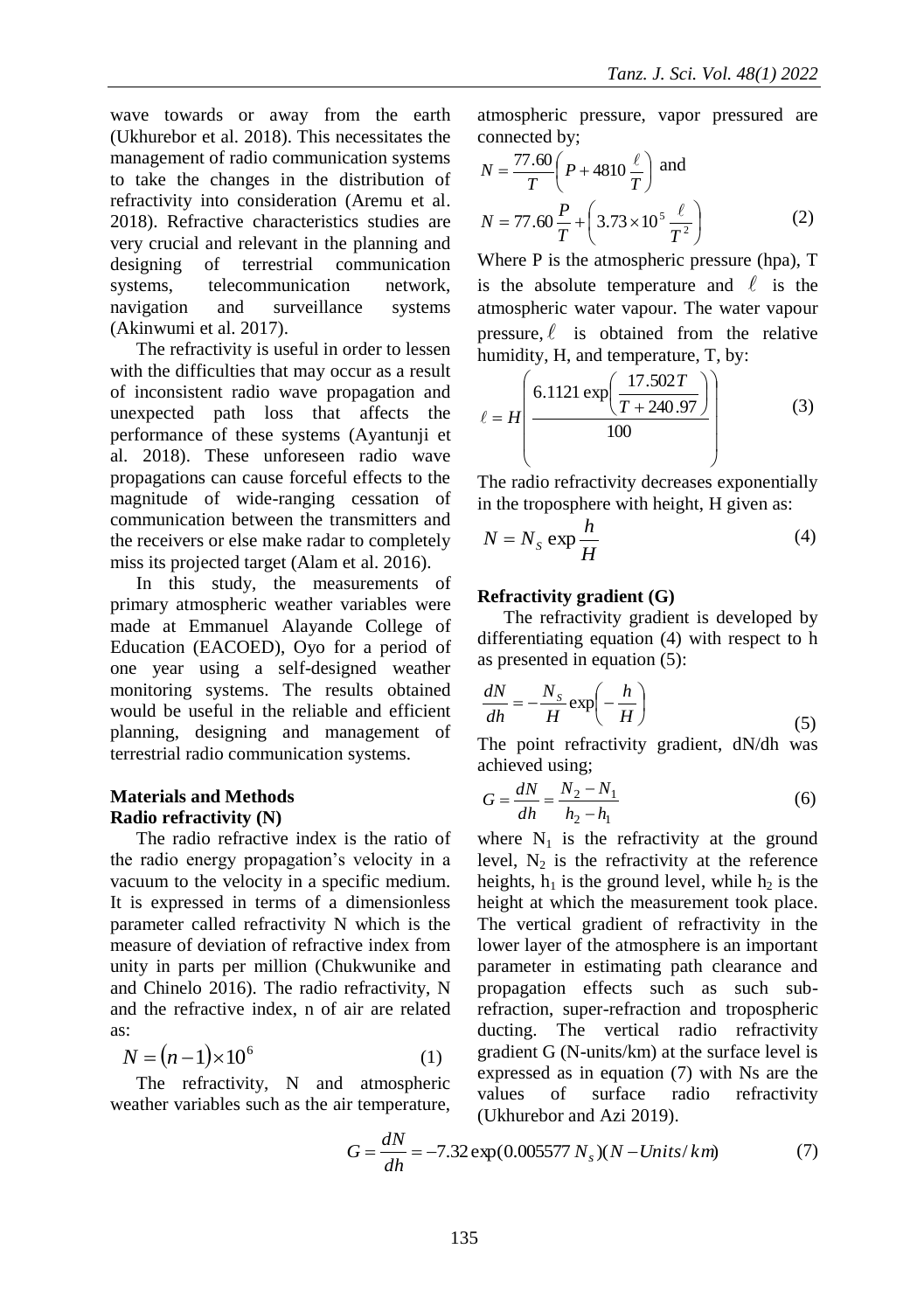#### **Effective Earth radius factor (k-factor)**

K-factor can be used to depict refractive conditions as normal refraction or standard atmosphere, sub-refraction, super-refraction and ducting, it is given as in equation (8) (Isikwue et al. 2013).

$$
K = \frac{1}{\left(1 + \left(\frac{dN}{157}\right)\right)}
$$
(8)

for a period of one year (January to December, 2020). Daily and monthly mean values were calculated by averaging the 30 minutes documented data. The refractivity values for both the dry and wet seasons were obtained using radio refractivity equations and the seasonal variation for each of the twelve months.

#### **Results and Discussion**

#### **Methods**

The research engaged a self-designed inexpensive portable weather monitoring system for the continuous measurements of the primary atmospheric weather variables

The result of the study has been analyzed to substantiate the investigation of the vertical profile radio refractivity gradient and effective earth radius factor (k-factor) in transmission link over Oyo, Oyo State, South Western Nigeria as shown in Table 1 and Figures 1 to 4.

**Table 1:** Radio refractivity, Earth's radius Factor (K-factor) and Refractivity gradient distribution over Oyo Metropolis for 2020

| Time  | Temperature | Humidity | Pressure | Refractivity | Refractivity   | K-     |
|-------|-------------|----------|----------|--------------|----------------|--------|
| (hr)  | (C)         | (% )     | (hpa)    | (N)          | Gradient       | factor |
|       |             |          |          |              | (N-Units/km)   |        |
| 01:00 | 23.0        | 34       | 976.7    | 8105.726     | $-3.141E + 20$ | 976.8  |
| 02:00 | 22.9        | 33       | 975.8    | 7887.048     | $-9.277E+19$   | 975.9  |
| 03:00 | 22.7        | 32       | 975.4    | 7689.083     | $-3.076E+19$   | 975.6  |
| 04:00 | 22.5        | 32       | 975.1    | 7731.531     | $-3.897E+19$   | 975.2  |
| 05:00 | 21.2        | 37       | 975.6    | 9301.999     | $-2.48E+23$    | 975.7  |
| 06:00 | 20.7        | 37       | 976.2    | 9462.432     | $-6.069E+23$   | 976.4  |
| 07:00 | 19.8        | 39       | 976.6    | 10312.11     | $-6.935E+25$   | 976.7  |
| 08:00 | 19.1        | 40       | 977.0    | 10882.57     | $-1.67E + 27$  | 977.2  |
| 09:00 | 20.3        | 37       | 977.4    | 9601.188     | $-1.316E + 24$ | 977.6  |
| 10:00 | 22.4        | 31       | 977.3    | 7514.01      | $-1.159E+19$   | 977.5  |
| 11:00 | 23.2        | 30       | 977.0    | 7115.242     | $-1.253E+18$   | 977.1  |
| 12:00 | 24.2        | 27       | 976.3    | 6249.888     | $-1.005E+16$   | 976.5  |
| 13:00 | 27.1        | 23       | 975.2    | 5041.618     | $-1.19E+13$    | 975.3  |
| 14:00 | 28.1        | 22       | 974.1    | 4754.464     | $-2.399E+12$   | 974.3  |
| 15:00 | 28.9        | 21       | 973.2    | 4493.935     | $-5.612E+11$   | 973.4  |
| 16:00 | 29.3        | 21       | 972.9    | 4474.14      | $-5.025E+11$   | 973.0  |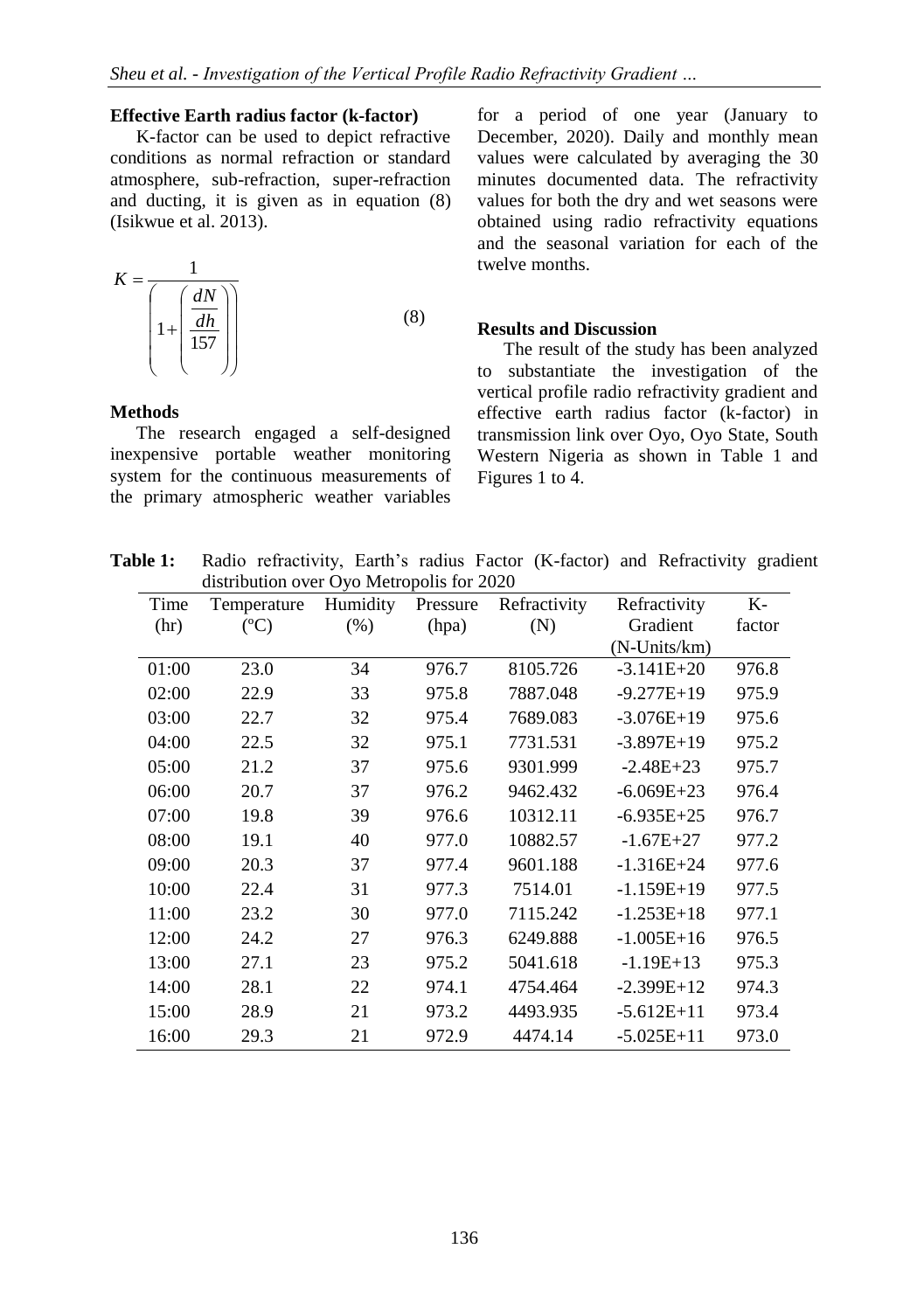The results in Figure 1 show that surface refractivity upsurges as temperature declines tremendously. The temperature values throughout the experiment are equitably constant and vary from 23 °C at minimal to 29.3 °C maximally. It is observed that the refractivity is 8105.726 N-units at the lowest temperature rate and 4474.14 N-units at the highest value of temperature. Figure 2 justifies the variations and drop in surface refractivity between 12.00 and 2.00 am of the midnight. There are fairly constant refractivity values between 2:00 and 9:00 pm which consequently heighten by 10 pm to maximum value of 7514.01 N units.

The low values of temperature, relative humidity and atmospheric water vapour are primarily due to descent in values of refractivity from 12 midnight to a minimum value in the day. The high saturated moisture content around the city of Oyo is as a result of better values of refractivity which are less than that in classic rainy season of July/August in those hours of the day and night. During the rainy season, the refractivity values are more or less constant all over the night and day than a typical dry season month of January/February. This clarifies that in Oyo Metropolis, radio refractivity has greater effects during rainy season than dry season due to the rise in atmospheric moisture content.



**Figure 1:** Hourly variations of refractivity against temperature over Oyo Metropolis for 2020.



**Figure 2:** Hourly variations of refractivity over Oyo Metropolis for 2020.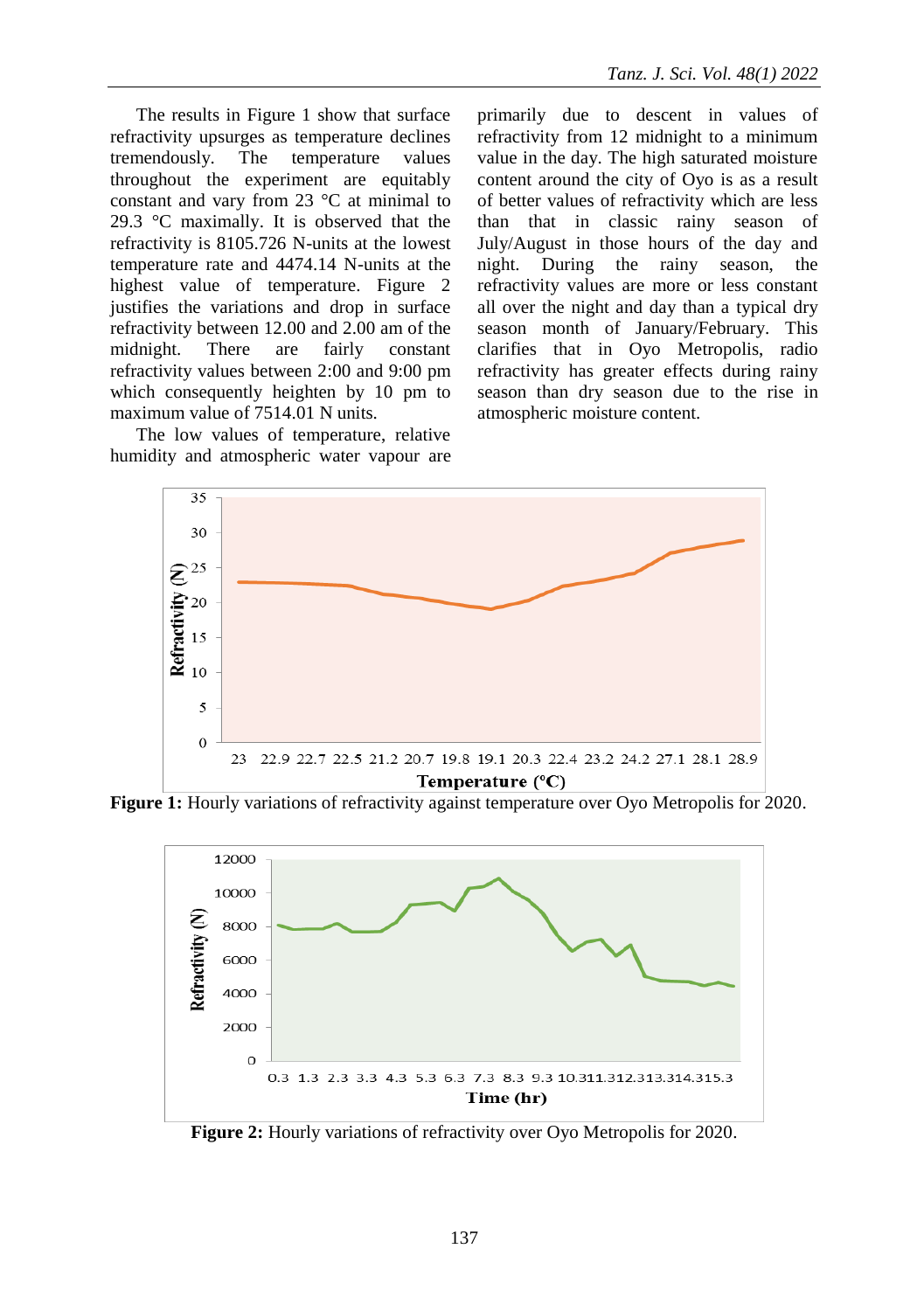Figure 3 shows the hourly variation of the effective Earth's radius (K-factor). It is observed that there is increase in effective Earth's radius values in the rainy season with

the values ranging between 973.0 and 976.8. The results indicate that the propagation in this study area is mostly super-refractive.



**Figure 3:** Hourly variations of K-factor over Oyo Metropolis for 2020.

Figure 4 shows refractivity gradient ranges from the minimum value of - 3.141E+20 N-units/km to a maximum value of -5.612E+11 N-units/km. The study elucidates that there is increasing ripple from 12 midnight to the peak value of -5.612E+11 N-units/km by 11 am in the day time. This is as a result of all-pervading impact of dry north easterly winds that offer upswing to resilient harmattan in those epochs of night and day. Greater perpetual signal strength in Oyo Metropolis results to reasonably unwavering lesser refractivity gradient value between the hours of 2:00–9:00 pm. The consequence is that the further negative the refractivity gradient value befits the more super refractive the troposphere and the resilient or enhanced the signal strength.



**Figure 4:** Hourly variations of refractivity gradient over Oyo Metropolis for 2020.

### **Conclusion**

The surface radio refractivity gradient during rainy season as discovered in the research had lower values in the year 2020 over Oyo Metropolis besides greater values in dry period. The transmission

circumstances based on the study could be typically super refractive and attainment of higher signal strength is probable for radio promulgation through the troposphere.